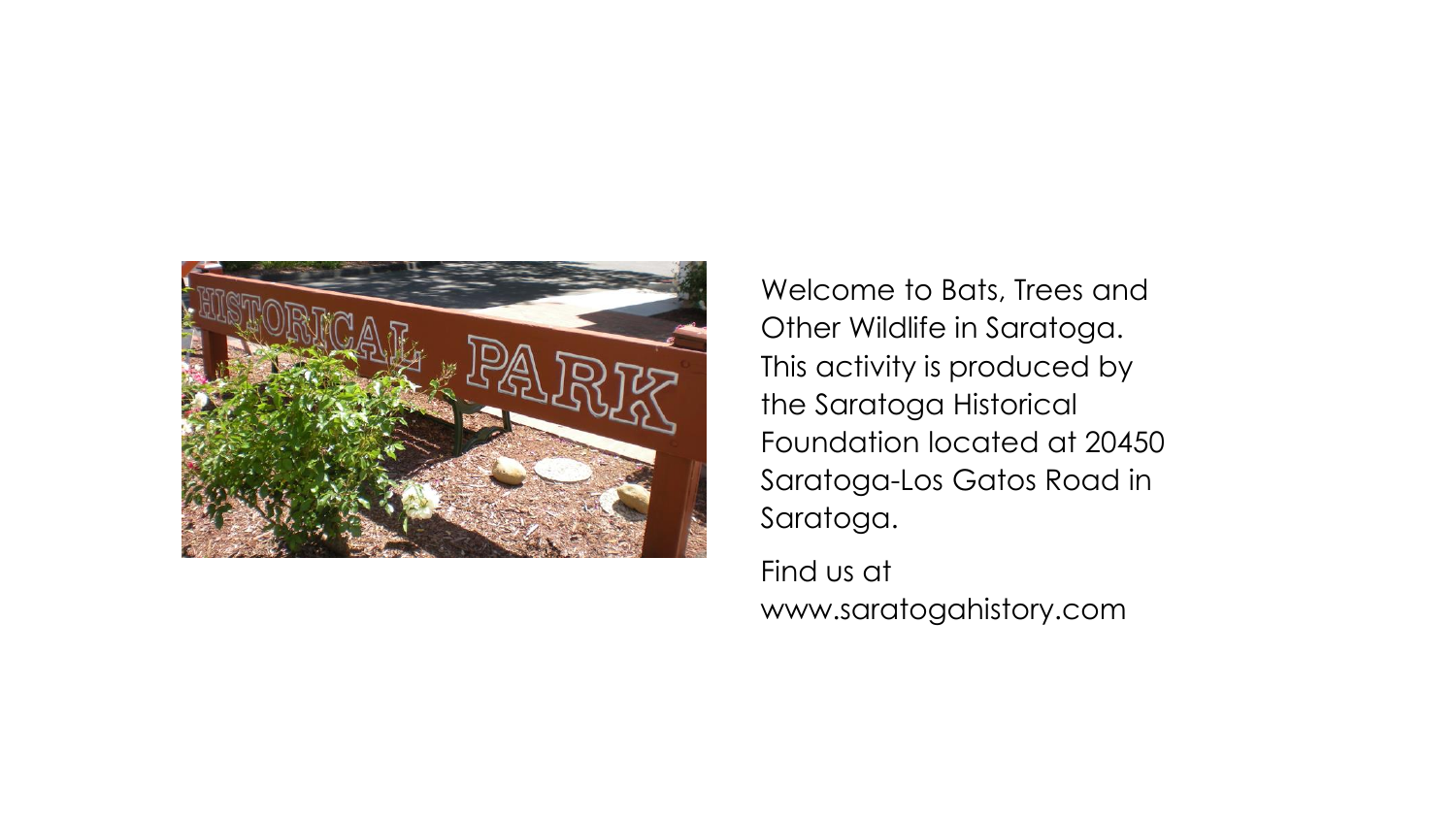

# **Bats, Trees and Other Local Saratoga Wildlife**

Take a walk around the Museum and up Oak Street.

How many of these local trees and animals can you find?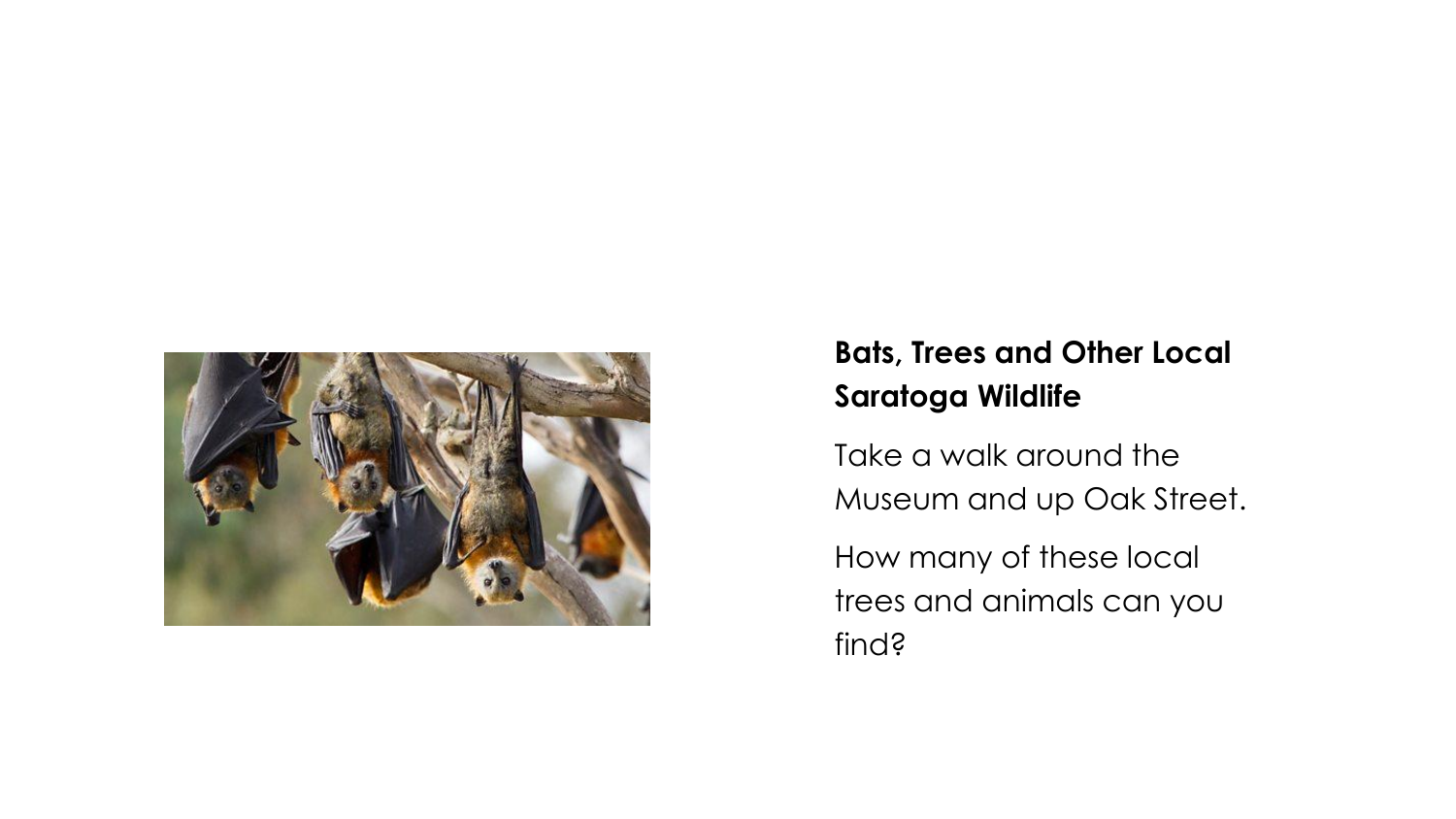

# **SQUIRRELS**

We have two common squirrels in Saratoga: The Eastern Gray squirrel has a white belly. The Eastern Fox squirrel has an orange belly.

They both like acorns.

Can you find both kinds on your walk?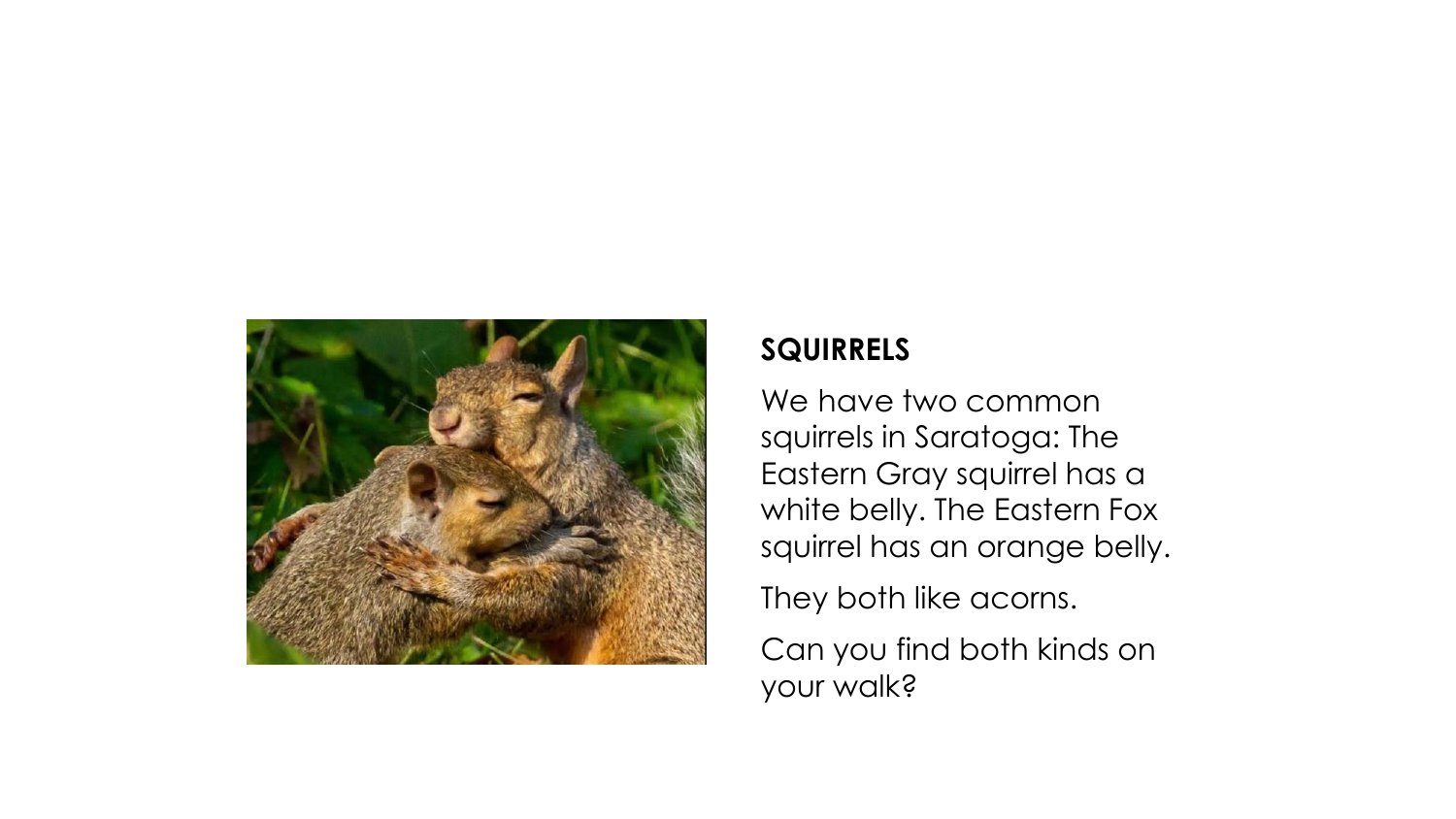

common raven

American crow

## **CROWS AND RAVENS**

These are both smart scavenger birds. Ravens are larger and less common. You can tell the difference by looking at their tails as they fly. Crows have a "fan shaped" tail. Ravens have a "diamond or wedge shaped" tail. Crows are often in groups. Ravens are alone or with one partner.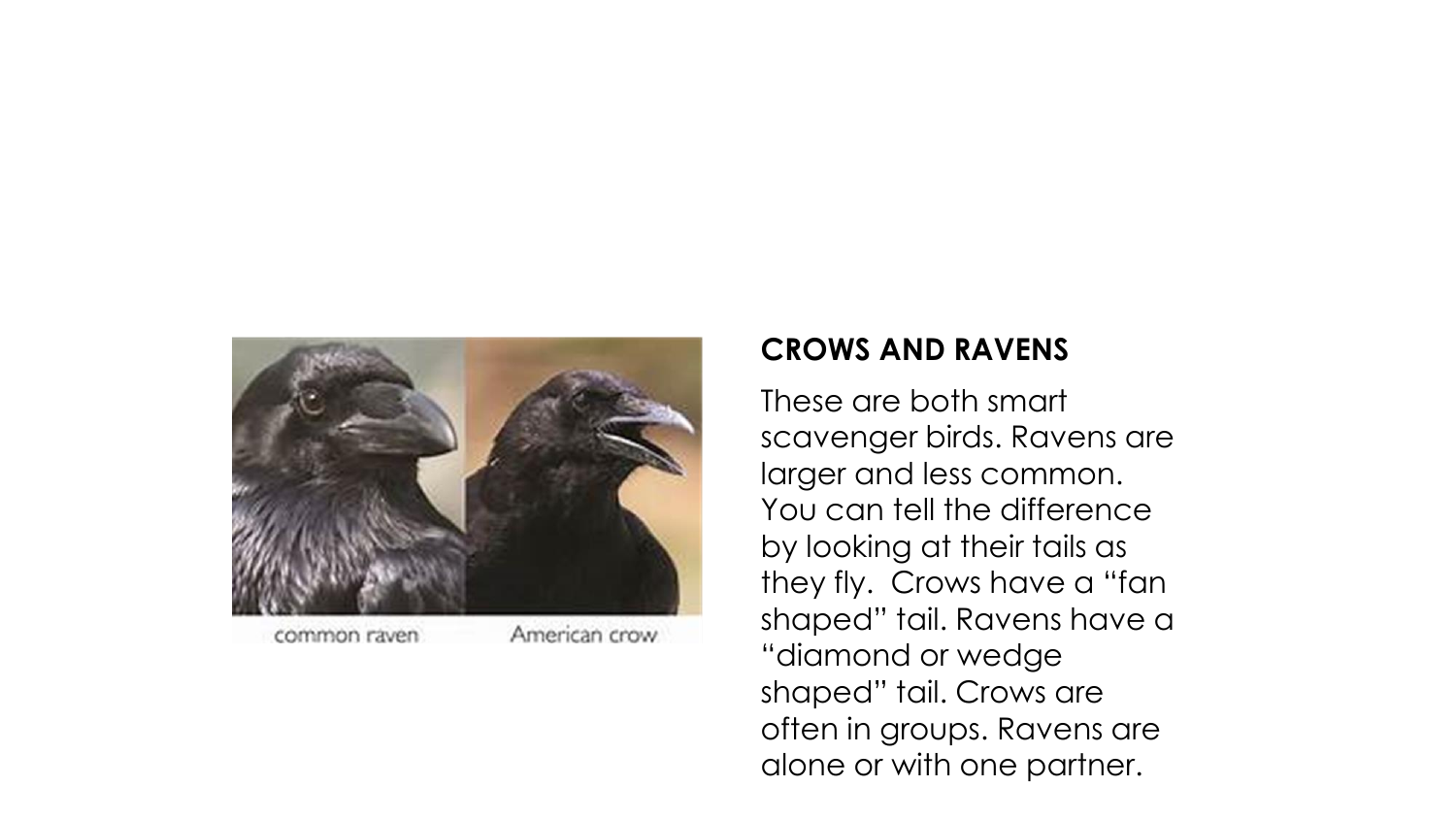

### **REDWOOD TREE**

Redwoods were the basis of the lumber industry that created our town of Saratoga. Lumber wagons came down the mountain with big loads of cut redwood trees. When they came to the bottom of the hill, the drivers stopped to rest the horses and perhaps have a meal. That was the beginning of our town.

How many redwood trees can you find today around the Museum and up Oak Street? Notice that redwood trees have reddish bark!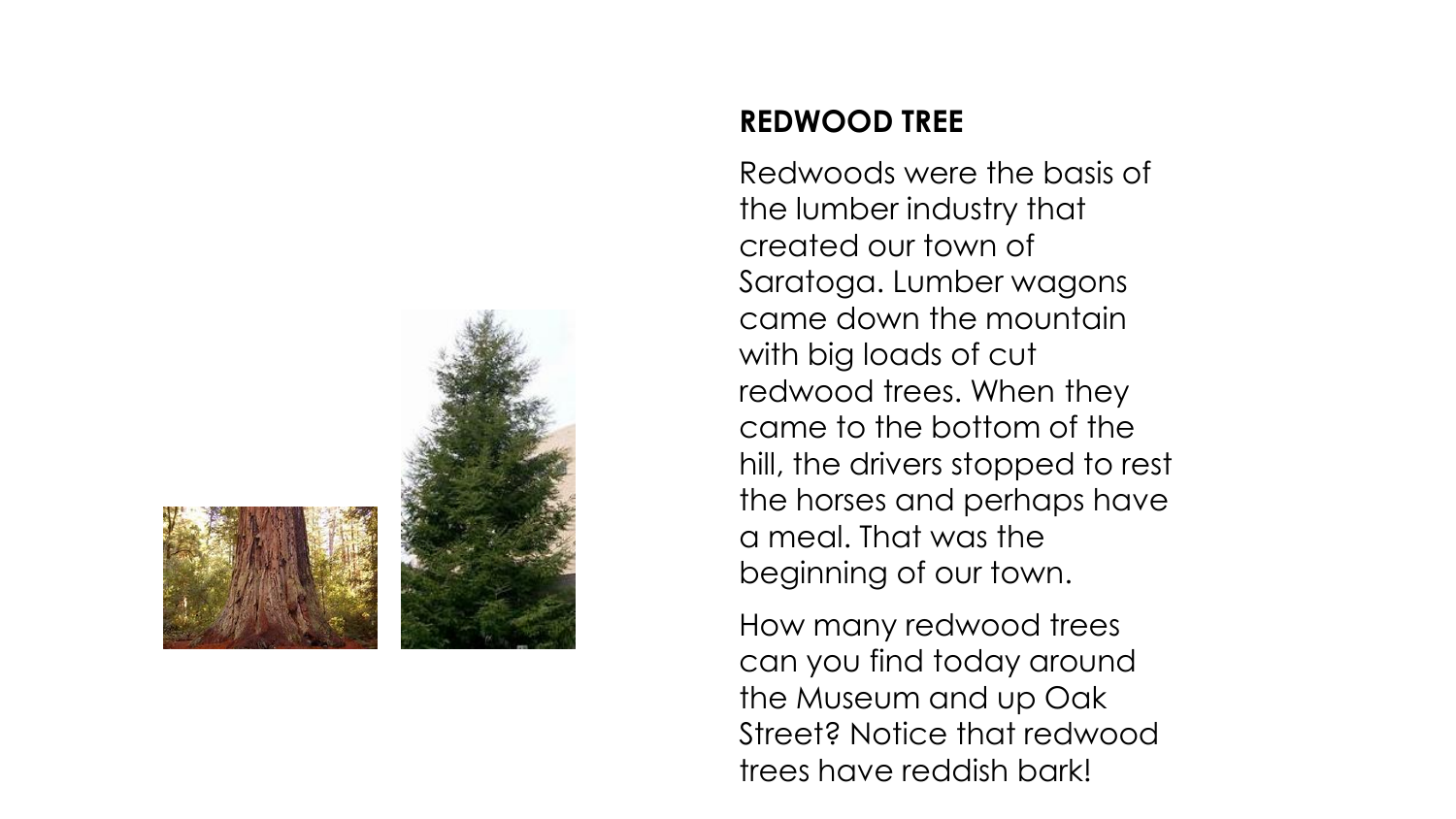

### **OAK TREE**

Acorns from the oak trees were very important for wildlife and the native Ohlone Indian people who lived in this area. Acorns were eaten by both humans and wildlife.

Can you name a bird and a small mammal that still stores and eats acorns today? Both live in Saratoga.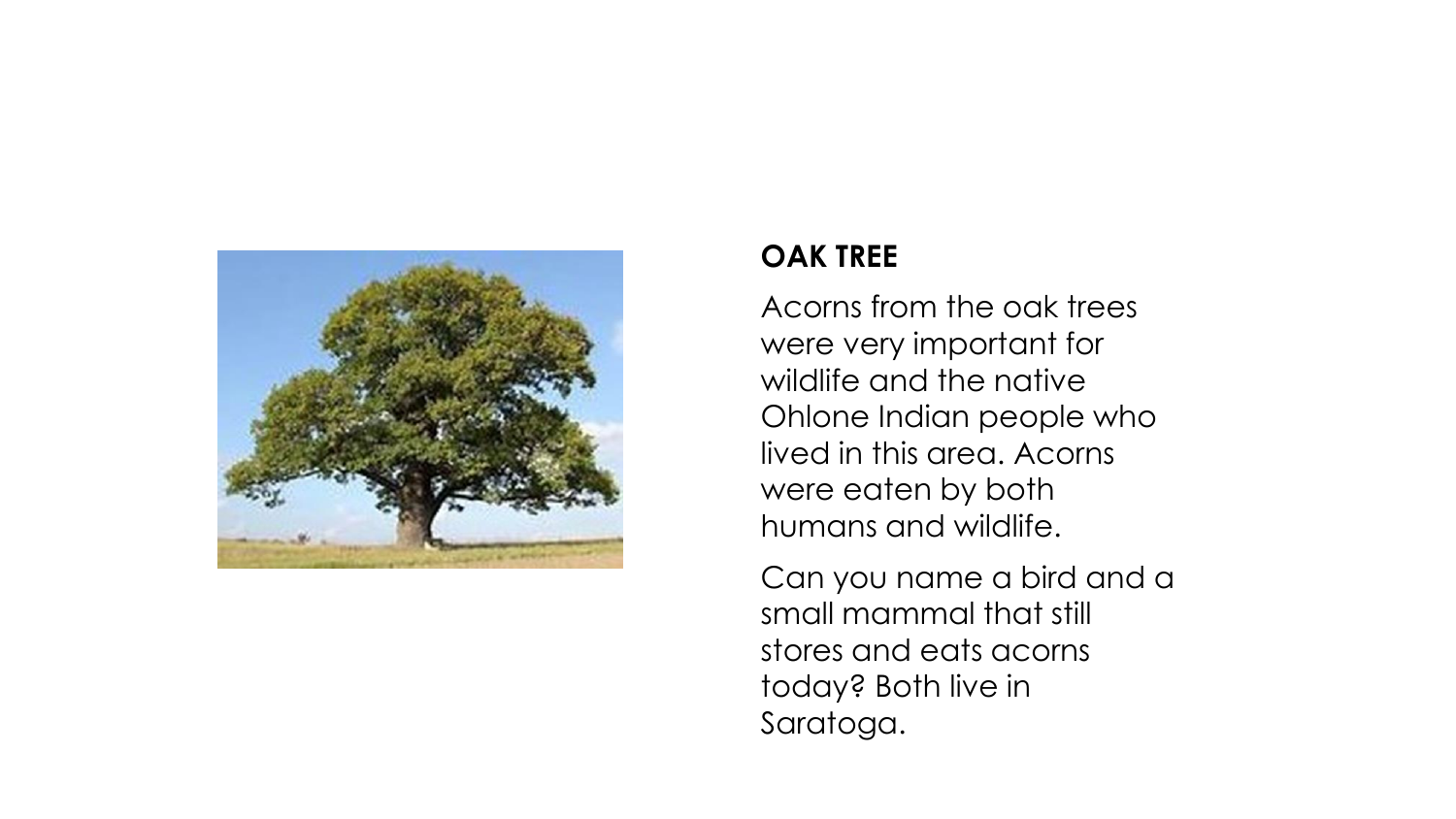

#### **BATS**

There used to be bats in the belfry of the Federated Church, and people would set up chairs nearby at sunset to watch the bats leave in the evening to hunt for insects. Now there are fewer insects in the Saratoga area, and the bat population has declined. The church remodeled the belfry and now bats can't live there. If you are VERY lucky, you might still see a few fly out from under the bridge at Brookwood Lane at twilight. Bats help us by eating mosquitoes and other flying insects.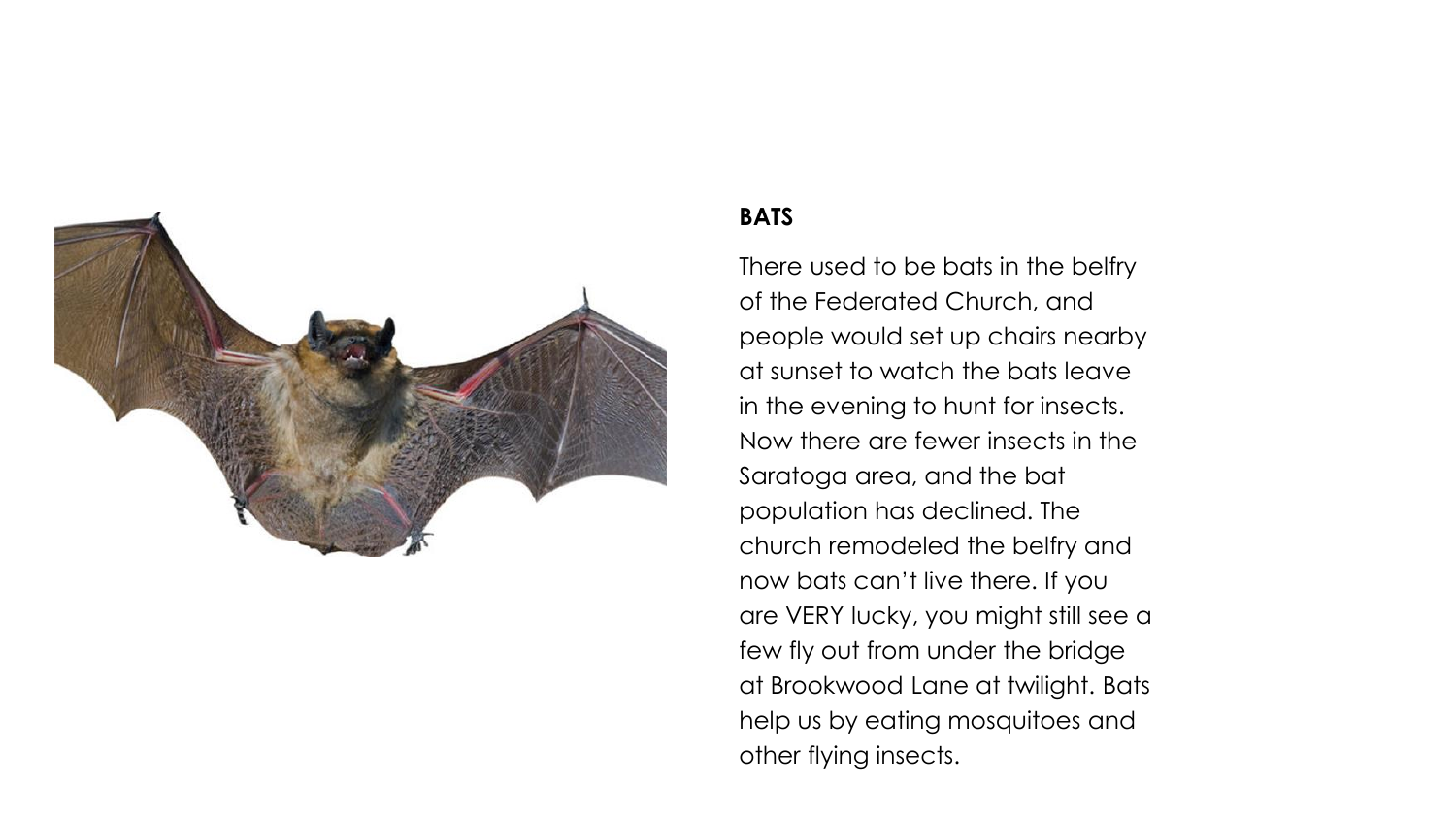

#### **ACORN WOODPECKER**

This noisy bird is usually found near Oak trees. They drill into wood siding on houses and into tree trunks to stash their acorns. Some acorn woodpeckers have drilled holes in the Museum building.

Can you find the holes they made?

These woodpeckers have bright black and white faces. There is a shingle-sided home on Oak Street that had to put up wire mesh to keep the woodpeckers off. Can you find it? Of course it is near a very big oak tree!